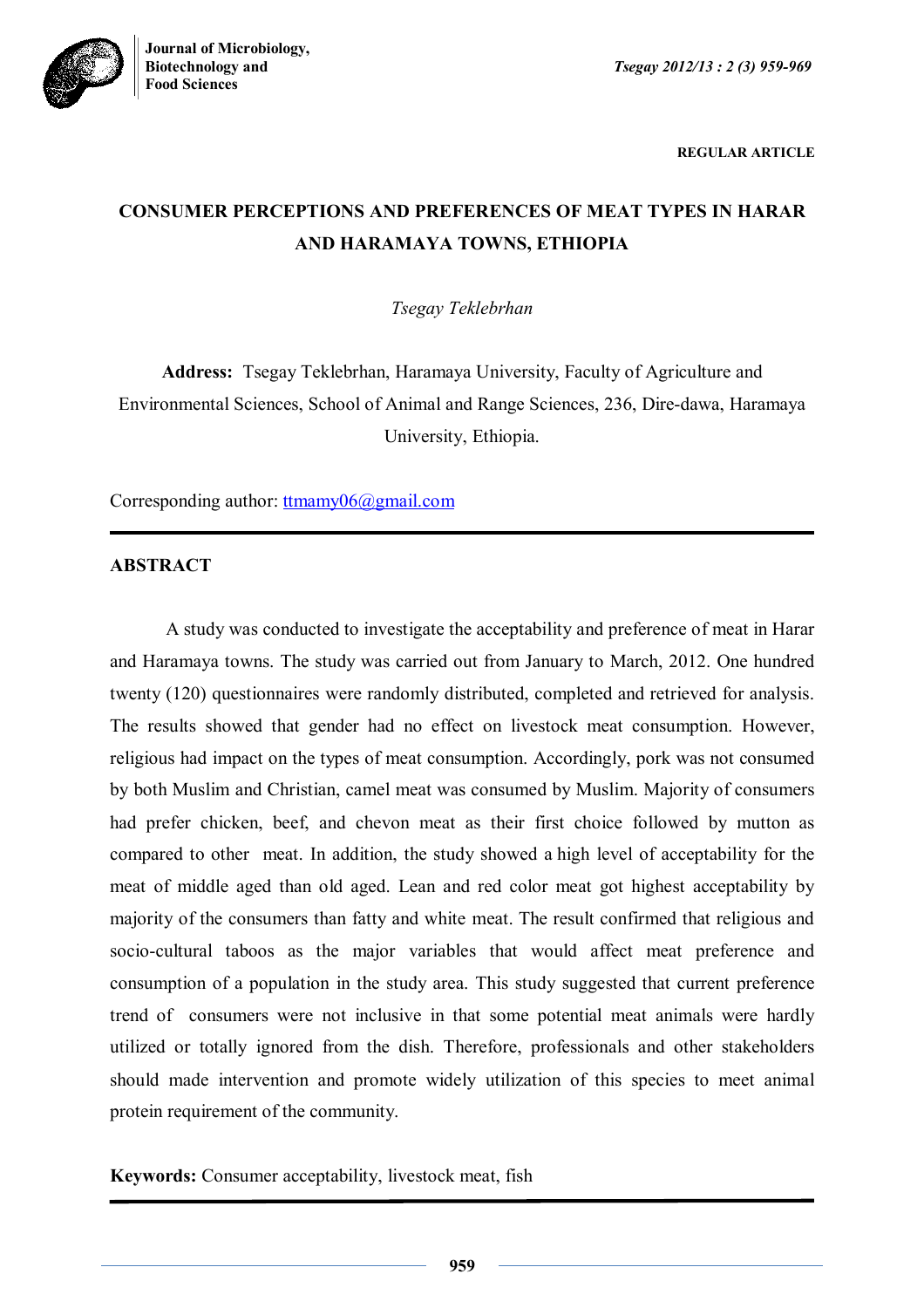## **INTRODUCTION**

Meat is the most valuable livestock product and for many people serves as their firstchoice source of animal protein. There are different kinds of meat depending on the source from sheep, goat, beef, pig and poultry (**Soniran and Okunbanjo, 2002**). Meat is defined as the skeletal muscle, connective tissue, fat naturally associated with the muscle and may also include all edible parts of an animal (**Jeremiah, 1978**). Meat and meat products are concentrated sources of high quality protein and their amino acid composition. They supply easily absorbed iron and assist in the absorption of zinc, and are rich sources of some of the vitamins in the B group. By providing such nutrients, meat consumption can alleviate nutritional deficiencies.

It is anticipated that demand for food of animal origin in developing countries will double by the year 2020, thereby creating markets for animal products (**Juma et al***.,* **2005**). Moreover, **Obi (2000**) explained that global demand for meat production will increase by 58% in 2020 and the consumption of meat will increase remarkably in the same year. Growth of meat markets will depend on the consumption patterns of consumers, among other factors. Consumer meat preferences will act as the determining factor for the development of the livestock sector in the globe and in the regions to penetrate high and stiff domestic and export markets competitions. Information about consumers' meat preference is crucial to implement appropriate livestock development strategies and policies accordingly. However, there is lack of documented information in this line. Hence, the study was conducted to determine preferences, level of acceptability and limitation of meat consumption trends of consumersin the study area.

# **MATERIALS AND METHODS**

#### **Location of study area**

The study was conducted in Harar and Haramaya towns located in east Hararghe zone. East Hararghe covers an area of about 90,620 square kilometers with an altitude ranging between 700 and 3,400 meters above sea level, and mean annual rainfall ranges between 315 and 1040 mm. (**Zonal Office of Agriculture, 1996**). Majority of the inhabitants were Muslim, with 96.51%, while 3.12% of the population were Christian (**CSA, 2007**).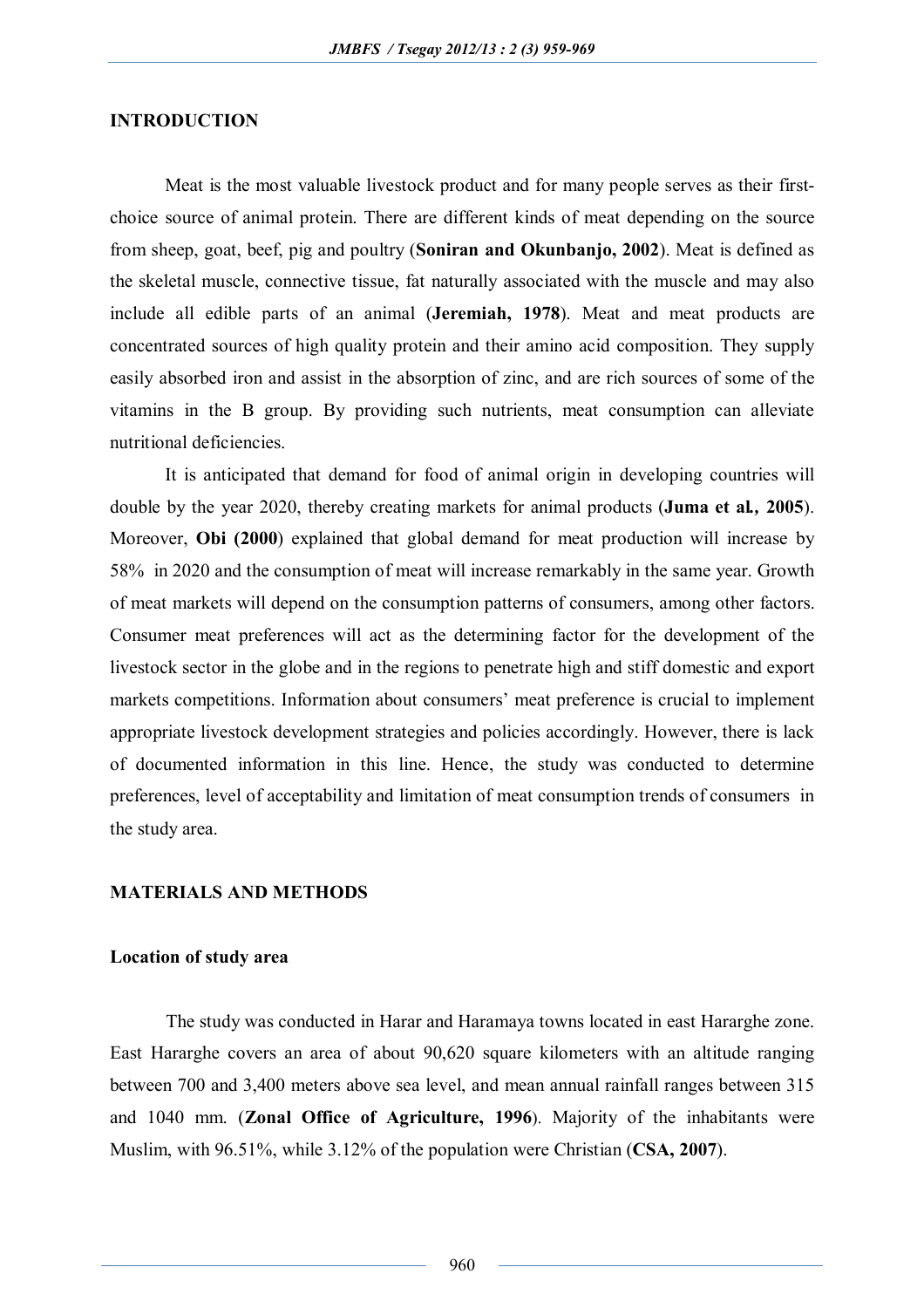## **Sampling and data collection**

A pre tested semi-structured questionnaire was prepared for the study. The study was carried out from January to March, 2012. A total of 120 respondents, 26 females and 94 males, were selected from study area using random sampling technique **(ILCA, 1990).** Information about livestock ( e.g. beef, pork, chicken, chevon, mutton, camel) and fish meat preferences, degree or pattern of choices, preferences based on age and sex of livestock, shelf life of livestock and fish meat and limitation of meat consumption trends of consumers were gathered from the respondents.

#### **Statistical analysis**

Statistical Package for the Social Sciences (**SPSS, 2003**) was used to analyse survey data using descriptive analysis such as mean, standard error, frequencies, percentages and presented using tables, bar and pie charts.

## **RESULTS AND DISCUSSION**

#### **Effect of gender and religion on meat consumption**

A total of 120 respondents were used for data collection and out of them 94 were males and 26 females with an average age of 37.8±3.7 and 35.3±3.2, respectivelly. Among the respondents 99 of them were muslim whereas 21 Christians. Regardless of gender and religion variations all respondents were consumed meat. Accordingly, meat of all livestock and fish except pork were consumed by both gender. Moreover, almost all livestock and fish meat were consumed by both religions but pork was not consumed by both religions though camel meat was only consumed by Muslim (Table 1). Accroding to this findings, **Odo et al. (2004)** found that religious and socio-cultural taboos dictate consumption of pork.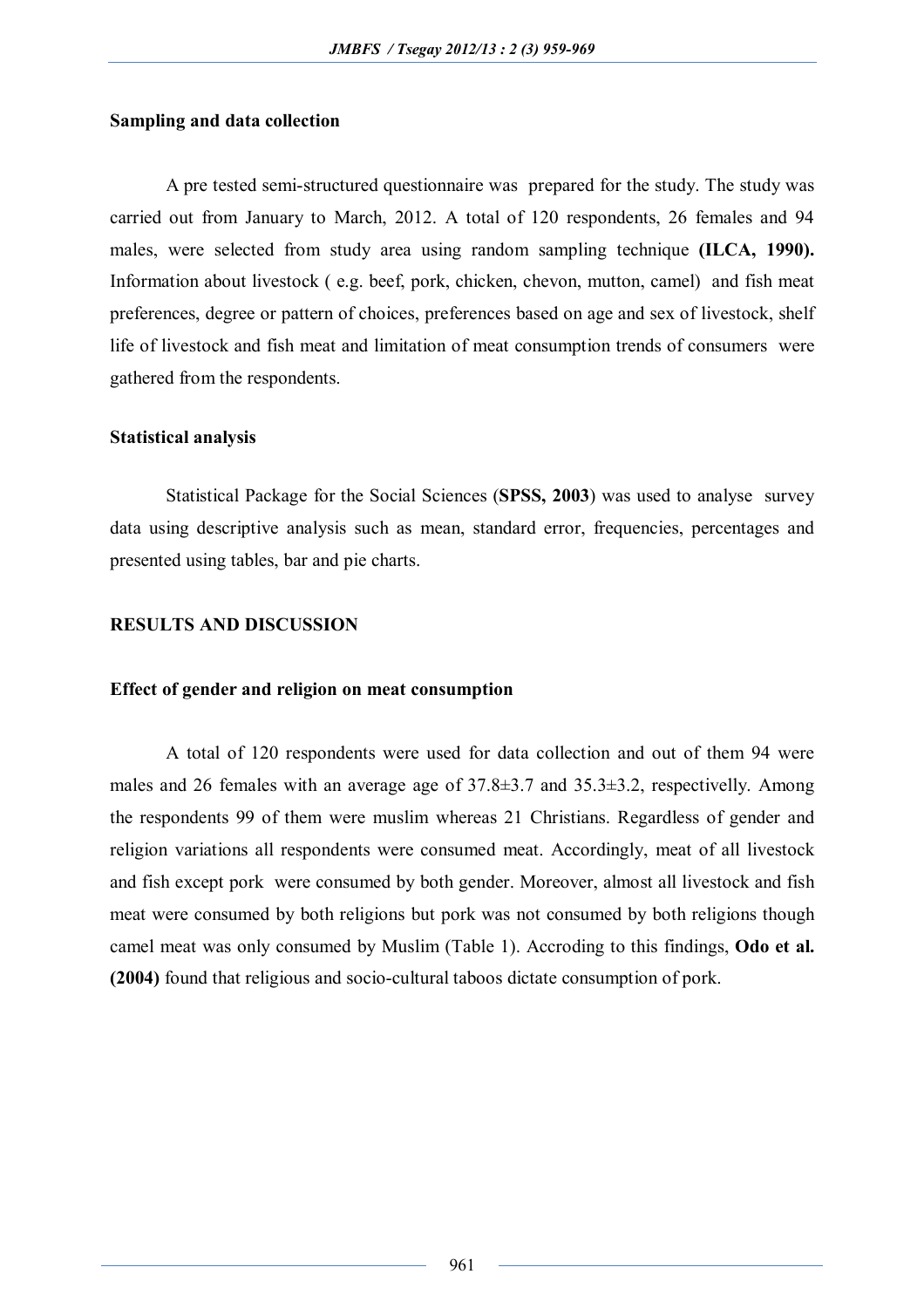| Gender    | Eat meat | Types of meat    |               |               |               |               |       |               |             |
|-----------|----------|------------------|---------------|---------------|---------------|---------------|-------|---------------|-------------|
|           | Yes      | N <sub>0</sub>   | Chicken       | Beef          | Chevon        | Mutton        | Camel | Fish          | Pork        |
| Male      | 94       | $\boldsymbol{0}$ |               | V             |               |               |       |               | $\mathbf X$ |
| Female    | 26       | $\boldsymbol{0}$ | V             | $\mathcal{N}$ | N             | $\mathcal{N}$ | V     | $\mathcal{L}$ | X           |
| Total     | 120      | $\boldsymbol{0}$ |               |               |               |               |       |               |             |
| Religion  |          |                  |               |               |               |               |       |               |             |
| Muslim    | 99       | $\overline{0}$   | $\mathcal{N}$ | N             | $\mathcal{N}$ | $\mathcal{N}$ | V     | $\mathcal{L}$ | X           |
| Christian | 21       | $\boldsymbol{0}$ | V             | N             | $\mathcal{N}$ | V             | X     | $\mathcal{L}$ | X           |
| Total     | 120      | $\boldsymbol{0}$ |               |               |               |               |       |               |             |

**Table 1** Effects of gender and religion on the type of livestock and fish meat preference

 $\sqrt{\ }$  = consumed; x = not consumed

### **Pattern of livestock and fish meat preferences**

Preferences of the respondents to various livestock and fish meat are shown in table 2. Among these chicken, beef and chevon were the most preferred source of meat with 119 out of 120 respondents and closely followed by mutton with 113 respondents. However, choice revealed a rapid decline starting from camel (94), fish (16) and finally with no preference of pork (Table 2). In consistent to this study, **Akinwumi et al. (2011)** reported beef and chicken as the most preferred meat in Nigeria. However, pork also was consumed in Nigeria (**Akinwumi et al., 2011; Adetunji and Rauf, 2012).** This high degree of variation could be due to availability, cost, sensory value, income level, religion and socio cultural factors. Simmilarly, **Akinwumi et al. (2011)** indicated that cost, avaialbility and income as the most limiting factors of meat preference. For example, pork consumption was negatively influenced by religion and socio-cultural taboos ( **Odo et al***.,* **2004**).

| Meat    | Preference | Degree of preferences |                 |                 |                 |                     |  |  |
|---------|------------|-----------------------|-----------------|-----------------|-----------------|---------------------|--|--|
|         |            | 1 <sub>st</sub>       | 2 <sup>nd</sup> | $3^{\text{rd}}$ | $4^{\text{th}}$ | $\zeta^{\text{th}}$ |  |  |
| Chicken | 119        | 44 (36.7%)            | $24(20.0\%)$    | $11(9.2\%)$     | $10(8.3\%)$     | 30(25%)             |  |  |
| Beef    | 119        | 32(26.7%)             | 21(17.5%)       | $34(28.3\%)$    | $22(18.3\%)$    | $10(8.3\%)$         |  |  |
| Chevon  | 119        | $23(19.2\%)$          | $24(20\%)$      | 29 (24.2%)      | 27(22.5%)       | 6(5%)               |  |  |
| Mutton  | 113        | $13(10.8\%)$          | 38 (31.7%)      | $36(30\%)$      | 20(16.7%)       | 6(5%)               |  |  |
| Camel   | 94         | $8(6.7\%)$            | $13(10.8\%)$    | $8(6.7\%)$      | 21(17.5%)       | 44 (36.7%)          |  |  |
| Fish    | 16         | $0(0\%)$              | $0(0\%)$        | $1(0.8\%)$      | $11(9.2\%)$     | $4(3.3\%)$          |  |  |
| Pork    | $\theta$   | $0(0\%)$              | $0(0\%)$        | $0(0\%)$        | $0(0\%)$        | $0(0\%)$            |  |  |

**Table 2** Ranking of livestock and fish meat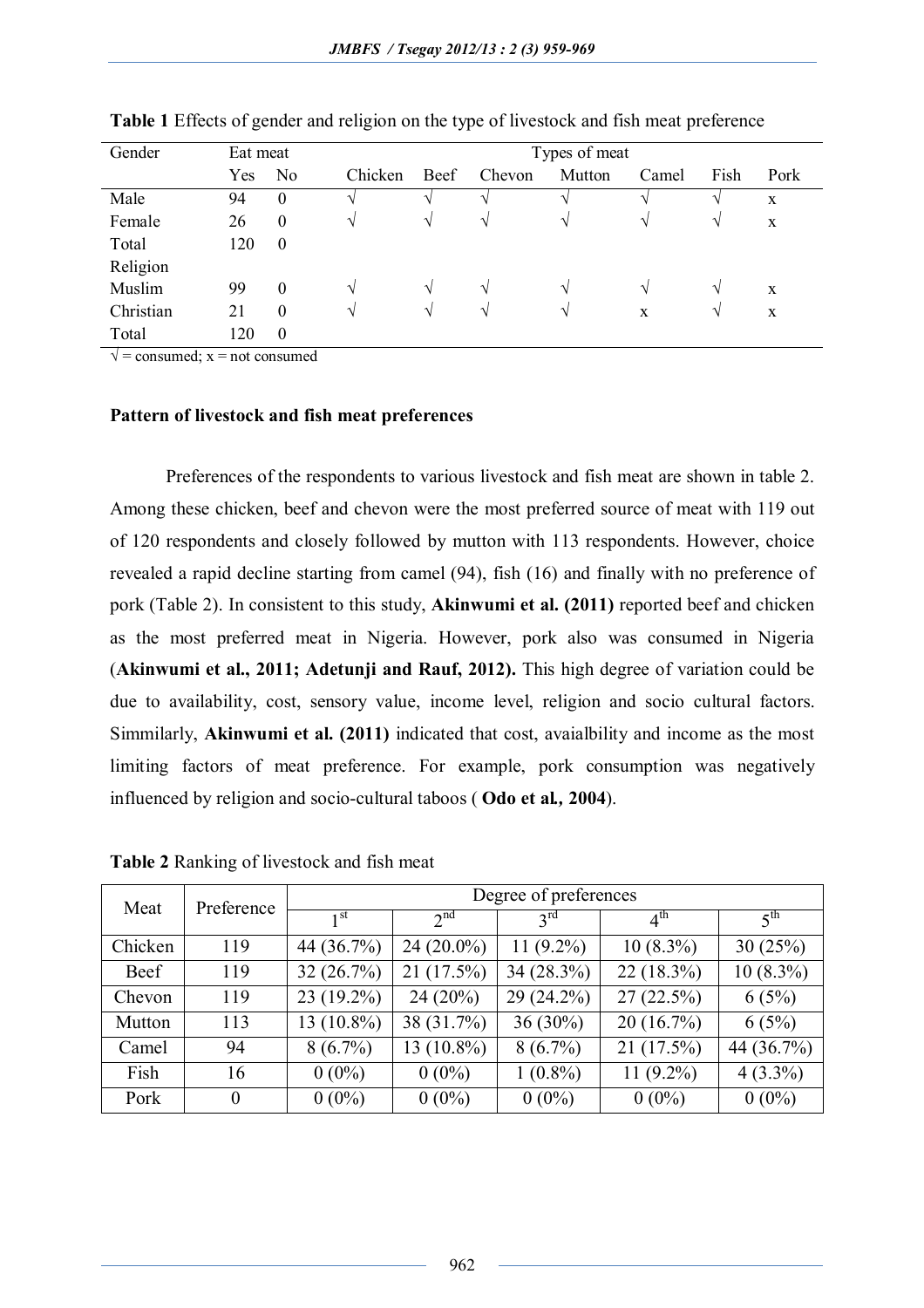Moreover livestock meat preferences of respondents based on job description is showed in figure 1. Accordingly, despite the variation in the number of respondents most categories of workers preferred chicken meat, beef, chevon, mutton, camel and fish in descending order. Civil servant and other business workers showed best preference on chicken, beef, chevon and mutton as the most preferred livestock meat. This could be as a result of variation in living standards of consumers and sensory value of the produt.



**Figure 1** Consumer's meat preferences based on job category

# **Meat preferences based on sex and age of livestock species**

Meat preferences of consumers on different sex and age of livestock species is shown in figure 2 and 3, respectively. From that reason, meat of almost all livestock were consumed by the respondents though degree of variations on number of respondents on meat produced from different sex and age classes were observed; as a result meat produced from male was highly preferred followed by female and meat from both sexes had got least preference by respondents in almost all livestock species. This could be variation of mass and sensory test of meat produced from different sexes of livestock.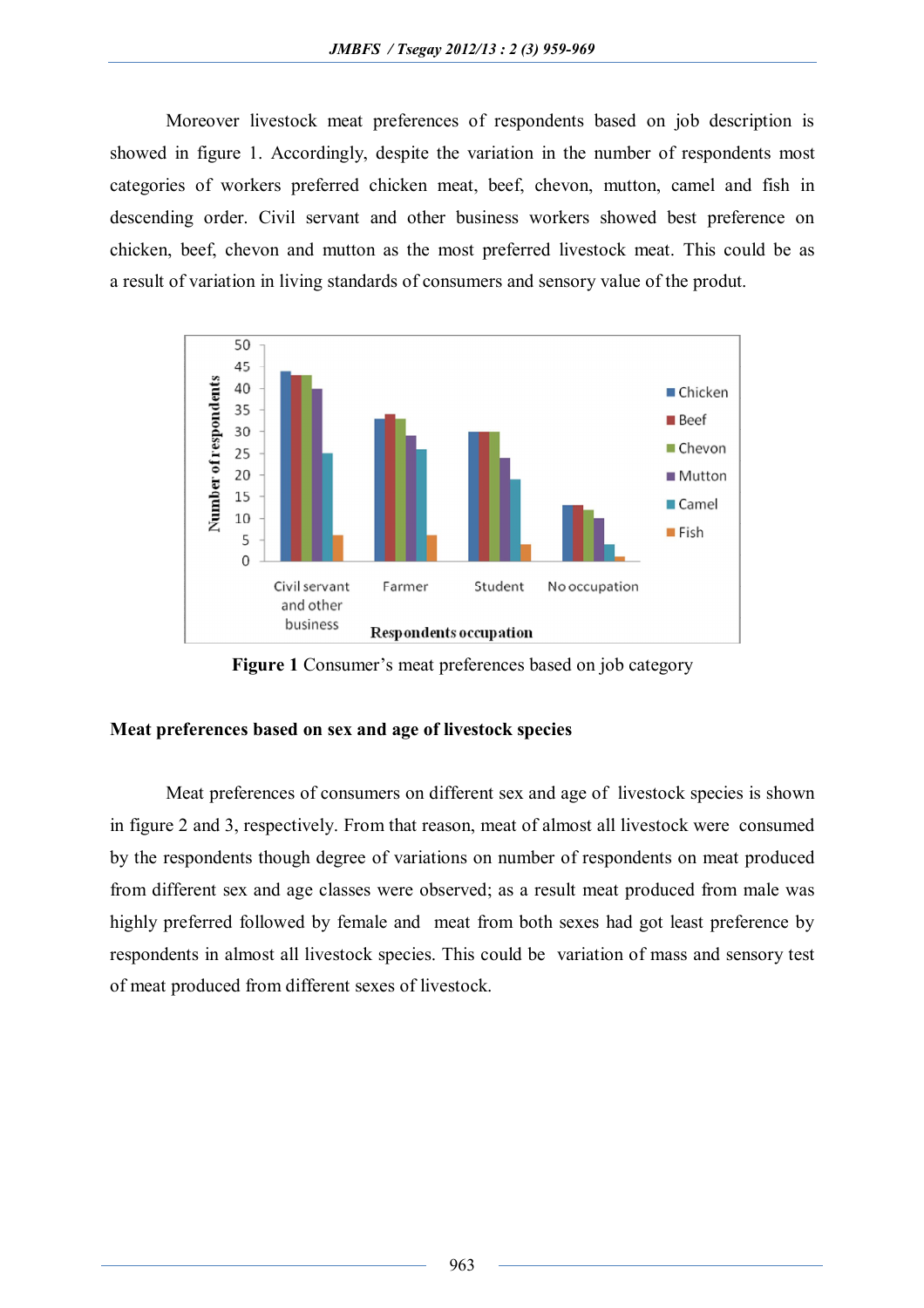

**Figure 2** Meat preferences based on sex class of livestock

Large number of respondents preferred meat produced from middle age of livestock as their first choce followed by young and meat produced from old aged was least preferred (Figure 3). This could be the sensory attributes of meat produced from middle and relatively young livestock is by far better than old aged.



**Figure 3** Meat preferences based on age class of livestock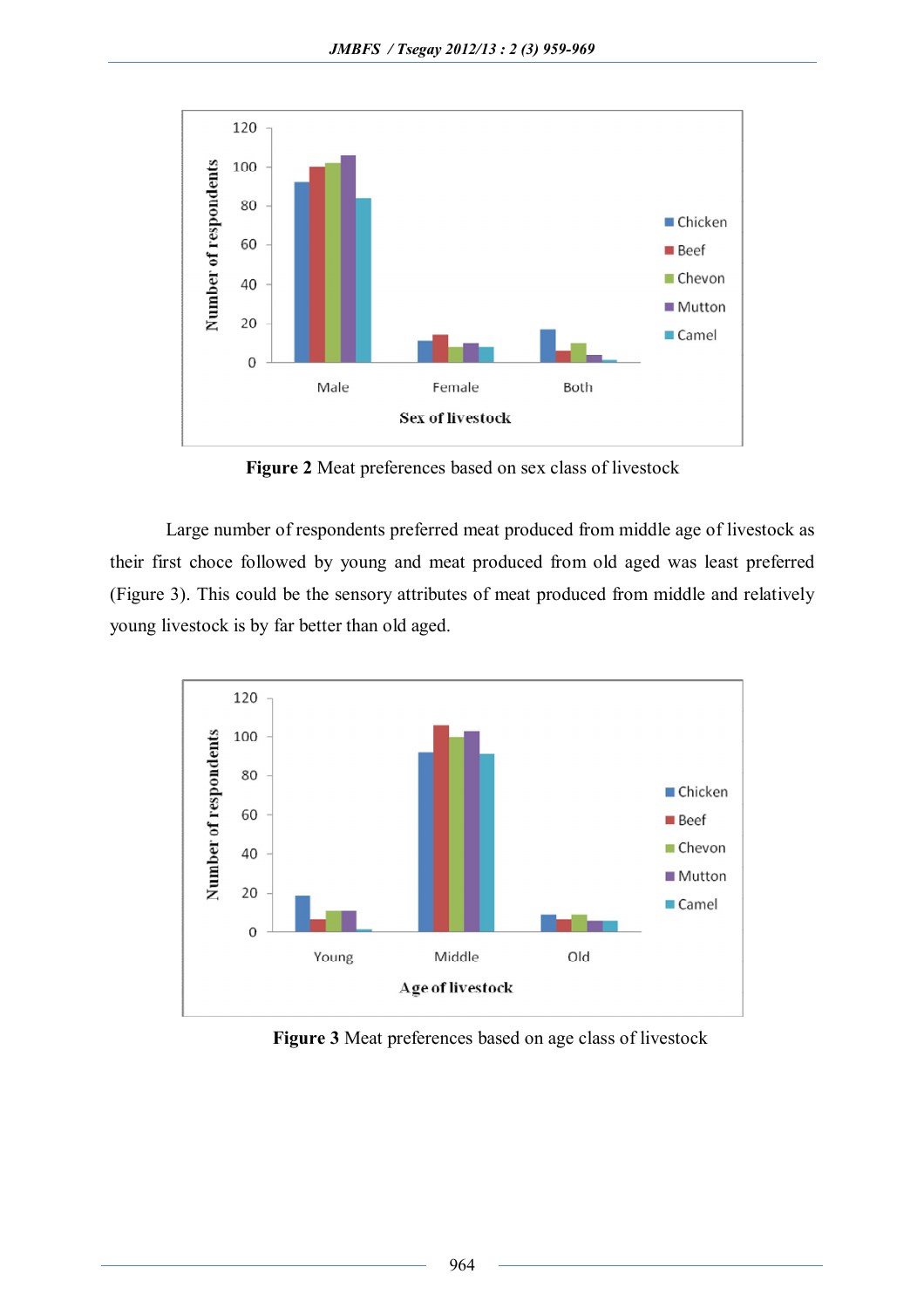# **Consumer preferences on the type and color of livestock meat**

Respondents choice on the type and color of livestock meat is shown in figure 4 and Figure 5, respectively. Hence, result in pie chart showed that highest number of the respondents preferred lean followed by lean with moderate fat and fatty meat was least preferred by the consumers.



**Figure 4** Consumers' choice on the type of livestock meat

Regardless of variations on proportion of respondents on the color of meat; all respondents consumed all types of color. Accordingly, consumers showed highest preference on red followed by white while least acceptance on both red and white meat were noted. This is because of consumption culture and trend of consumers in the study area. In agreement to this findings, **Williams et al***.* **(2006)** indicated that lean red meat has a relatively low fat content, moderate in cholesterol, and is rich in protein, many essential vitamins and minerals. Moreover, red meat, regardless of feeding regimen, is nutrient dense and regarded as an important source of essential amino acids, vitamins  $A$ ,  $B_6$ ,  $B_{12}$ ,  $D$ ,  $E$ , and minerals, as iron, zinc and selenium (**Williamson et al., 2005**)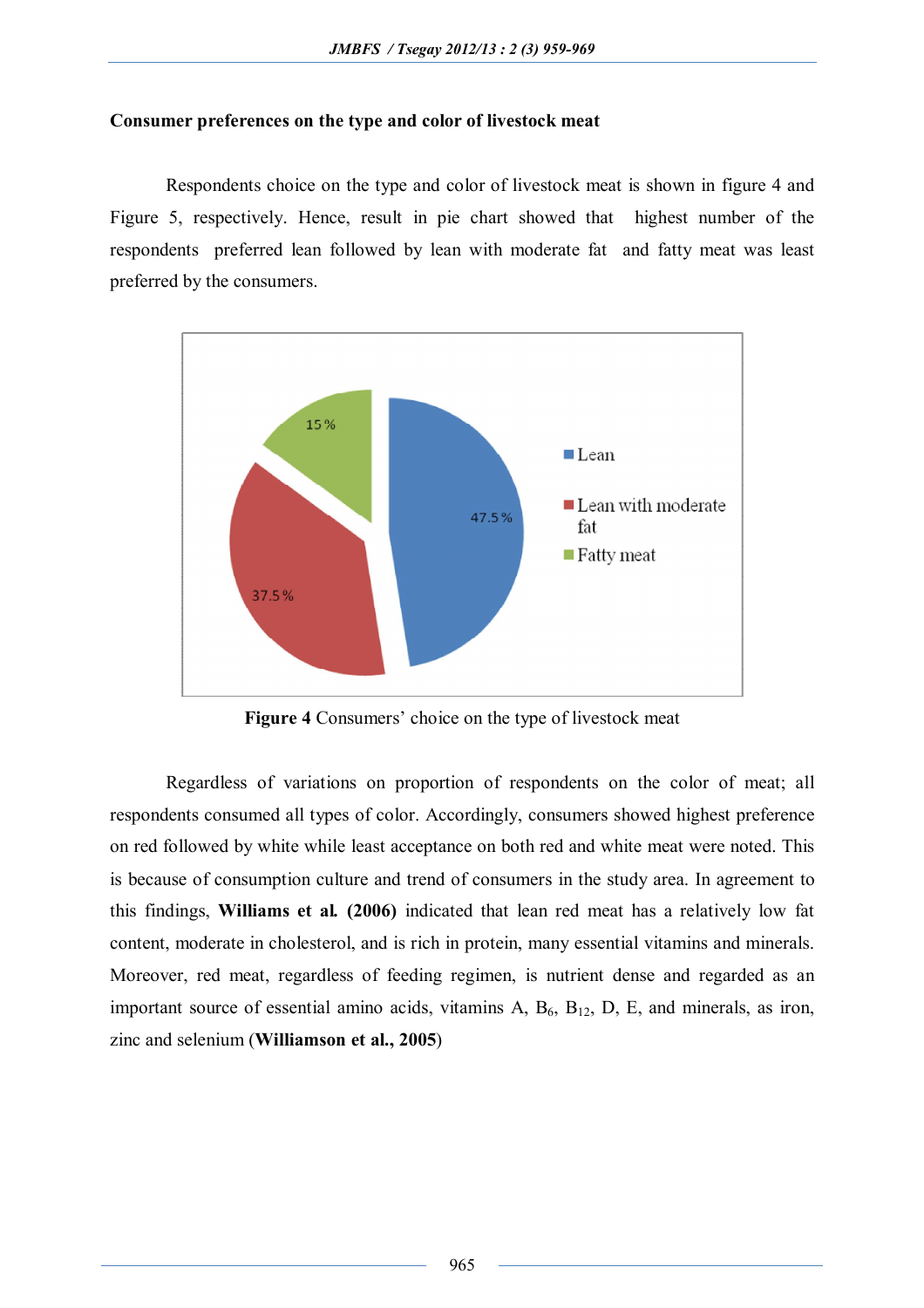

**Figure 5** Consumers' choice on the color of livestock meat

# **Limitations of meat consumption trend of consumers**

As it was mentioned above meat consumption trend of the respondents were skewed towards some livestock species. However, other potential meat producing animals were hardly utilized. This may lead to over utilization of the already existing livestock and underutilization, neglecting or ignorance of other meat animals. This is the reflection of potential constraints, listed in order of importance by the respondents in table 3. Most of respondents agreed on religious as the most limiting factor followed by socio-cultural impacts. In fact, Christians did not consume camel meat and pork and similarly pork was not consumed by Muslim (Table 1). Likewise, respondents strongly argued that as if consumed camel and pork meat they would be assumed that violated the norm and being neglected from the society. However, few respondents declared that both cost and availability had little contribution to exacerbate under or no utilization of meat animals.

| Constraints    | Number of respondents | Percent of respondents |
|----------------|-----------------------|------------------------|
| Religious      | 100                   | 83.3                   |
| Socio cultural | 14                    | 11.7                   |
| Availability   |                       | 1.7                    |
| Cost           |                       | 3.3                    |
| Total          | 120                   | 100                    |

**Table 3** List of constraints on meat consumption trends of consumers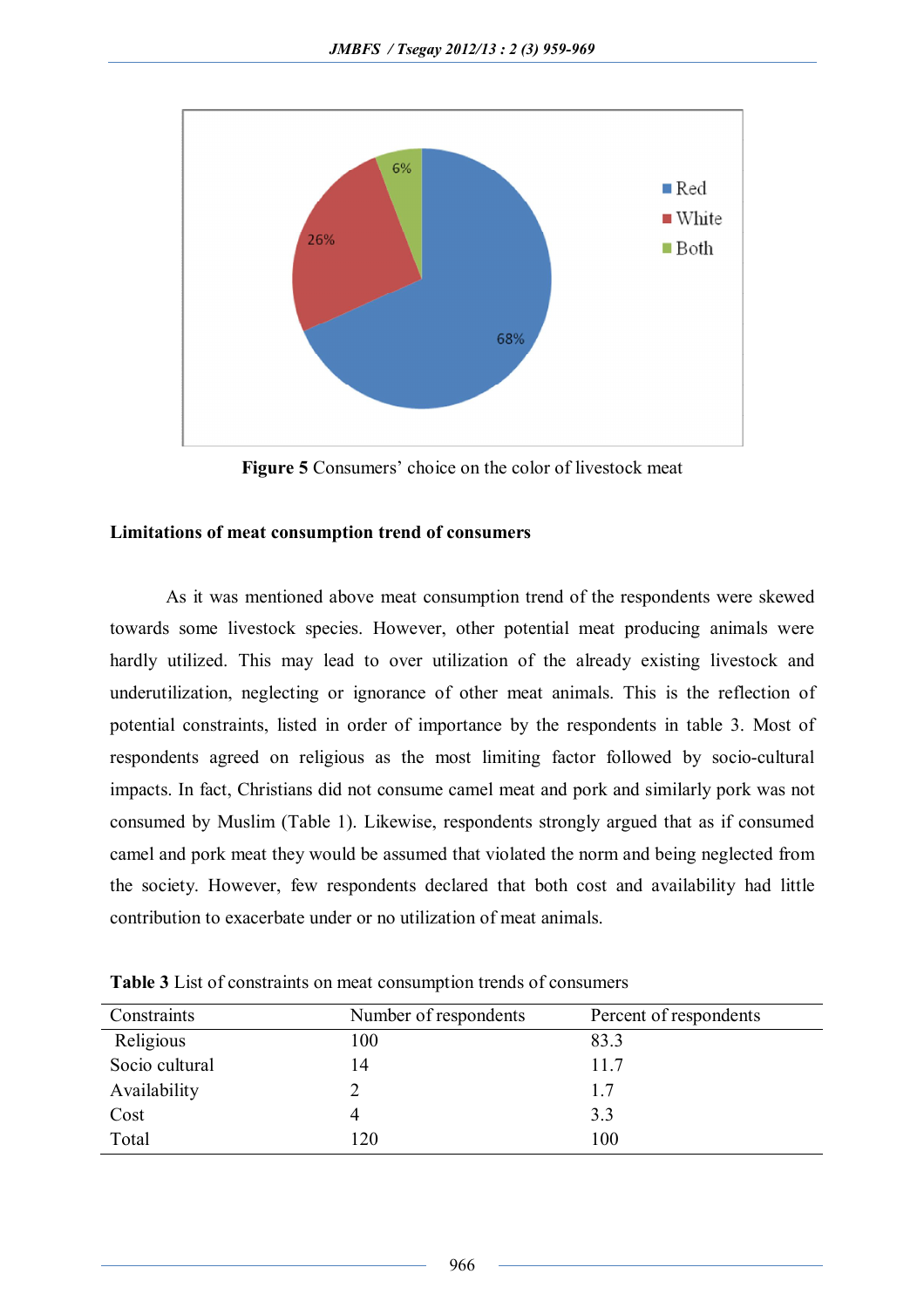## **Shelf life of livestock and fish meat**

Consumers reply with regard to shelf life of meat is dipicted in table 4. Most of respondents noted that meat produced from fish was easily perishable followed by chicken meat unless it is consumed immediately or preservation measures considered. In addition respondents assured that mutton had shorter shelf life and hence not usually consumed in the study area than meat of other ruminants. However, consumers revealed that meat from ruminants like beef and chevon had fewer tendencies to be perishable in short time.

| Livestock meat | No of respondents | Percent          |
|----------------|-------------------|------------------|
| Fish           | 80                | 66.7             |
| Poultry        | 20                | 16.6             |
| Mutton         | 15                | 12.5             |
| Camel          |                   | 4.2              |
| Goat           | 0                 | $\boldsymbol{0}$ |
| Cattle         | 0                 | $\boldsymbol{0}$ |
| Total          | 120               | 100              |
|                |                   |                  |

**Table 4** Respondents on shelf life of livestock and fish meat

## **CONCLUSION**

This study revealed that consumers showed different preference or acceptability on meat of different livestock species. Chicken, beef and chevon were the most preferred followed by mutton whereas; camel and fish meat got least acceptance and pork was not consumed in the study area.

The result showed that age, sex, types and color clearly had impact on acceptability or preference of livestock meat.

The current result concluded that religious and socio-cultural taboos as the most limiting factors in the current trend of meat preferences. Accordingly, that present trend of meat consumption was skewed towards some livestock species whereas other potential species were hardly utilized in the study area.

Therefore, any development and improvement strategies considered in the study area should embark up on the targeted species to secure meat requirement of the community.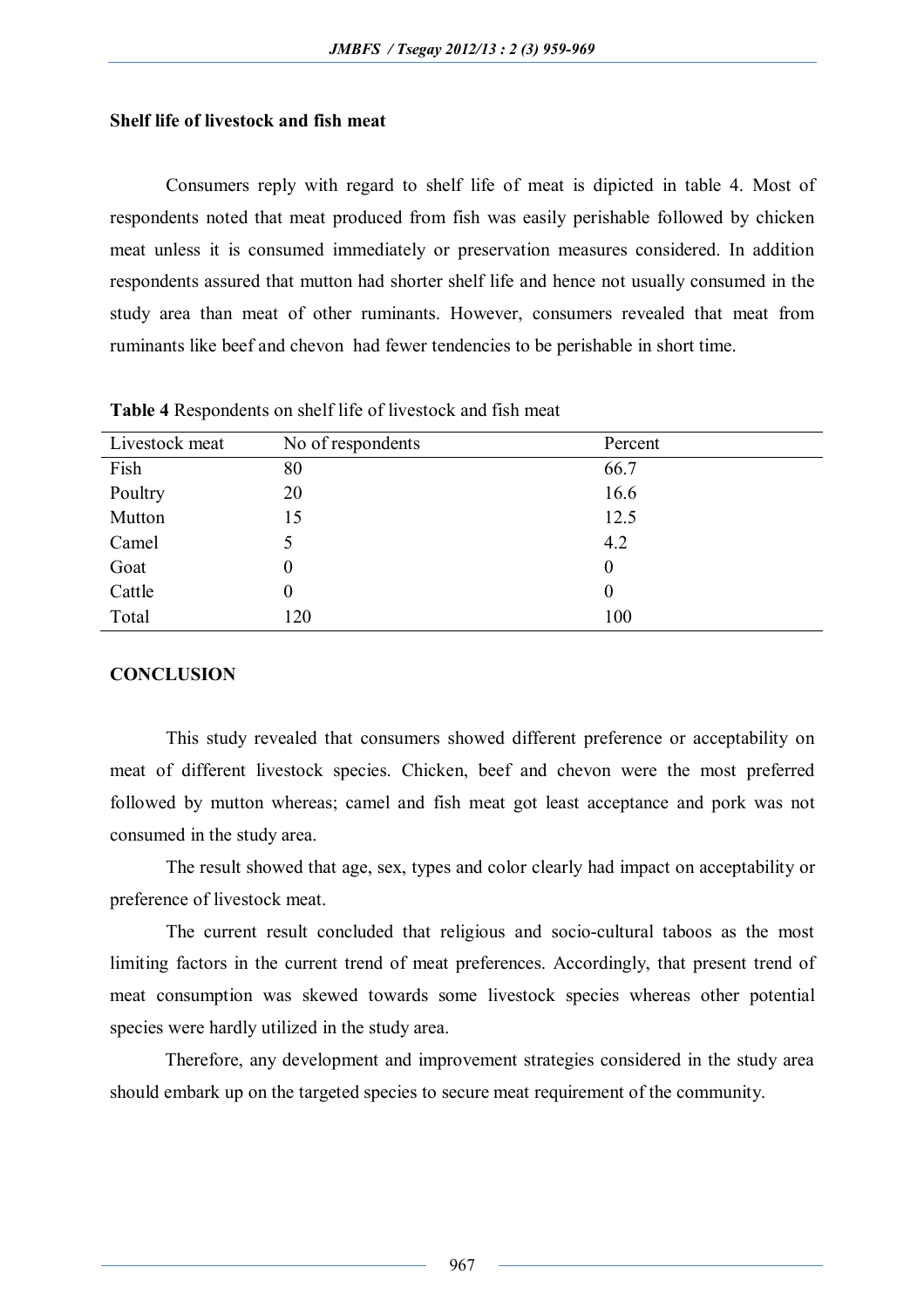Finally, this study recommended that professionals, policy makers and other development partners have to take measures in order to exploit the underutilized resources to solve shortage and high cost of animal protien in the region.

## **REFERENCES**

ADETUNJI, M.O. - RAUF, M.O. 2012. Analysis of Household Demand for Meat, in Southwest, Nigeria. In *Global Journal of Science Frontier Research Agriculture and Biology*, vol. 12, no. 1, p. 15-22.

AKINWUMI, A.O. - ODUNSI, A.A. – OMOJOLA, A.B. – AWOREMI, J. R. - ADERINOLA, O.A. 2011. Consumer perception and preference for meat types in Ogbomoso area of Oyo State, Nigeria. In *International Journal of Applied Agricultural and Apicultural Research,* vol. 7, no. 1-2, p. 96-106.

CENTRAL STATISTICAL AGENCY (CSA), 2007. Ethiopia Population and Housing Census. Addis Ababa, Ethiopia: Central Statistical Agency (Ethiopia). Available at *http://www.csa.gov.et.*

ILCA. 1990. Livestock Systems Research Manual. Addis Ababa: International Livestock Center for Africa (ILCA Working Paper 1*). http://www.fao.org/ Wairdocs/ILRI/ x5469E/x5469E00.htm*

JEREMIAH, L.E. 1978. Review of factors affecting meat quality. In *Research Station, Lacombe Canada*, *Alberta*, Bull. no. 1.

JUMA, G.P. - DRUCKER, A.G. - BALTENWECK, I. - NGIGI, M. 2005. Consumption and willingness to pay for indigenous small ruminants' meat in Marsabit, Kenya: A paper presented in Workshop on Tuesday 27, September, 2005 at Agricultural Research Centre Egerton University, Njoro, Kenya.

OBI, C.I. 2000. Game production an alternative to beef cattle production in Southern Nigeria. In *Nigeria Academic Forum*, vol.4, p. 36- 40.

ODO, B. I. - MARIRE, B. N. - ALAKU, S. O. - AKPA, M. O. - NWOSU, D.C. - ANIKWE, M. A. 2004. Pig meat consumption in Enugu Metropolis. Proccedings of the 9th Annual Conference of Animal Science Association Nigeria 13<sup>th</sup> - 16th September. p. 211-213.

SONIRAN, O.G. - OKUBANJO, A.O. 2002. Physico- chemical and sensory characteristics of pork loin roast cooked to three internal temperatures. In *Nigeria Journal of Animal Production,* vol. 29, no. 1, p. 138- 141.